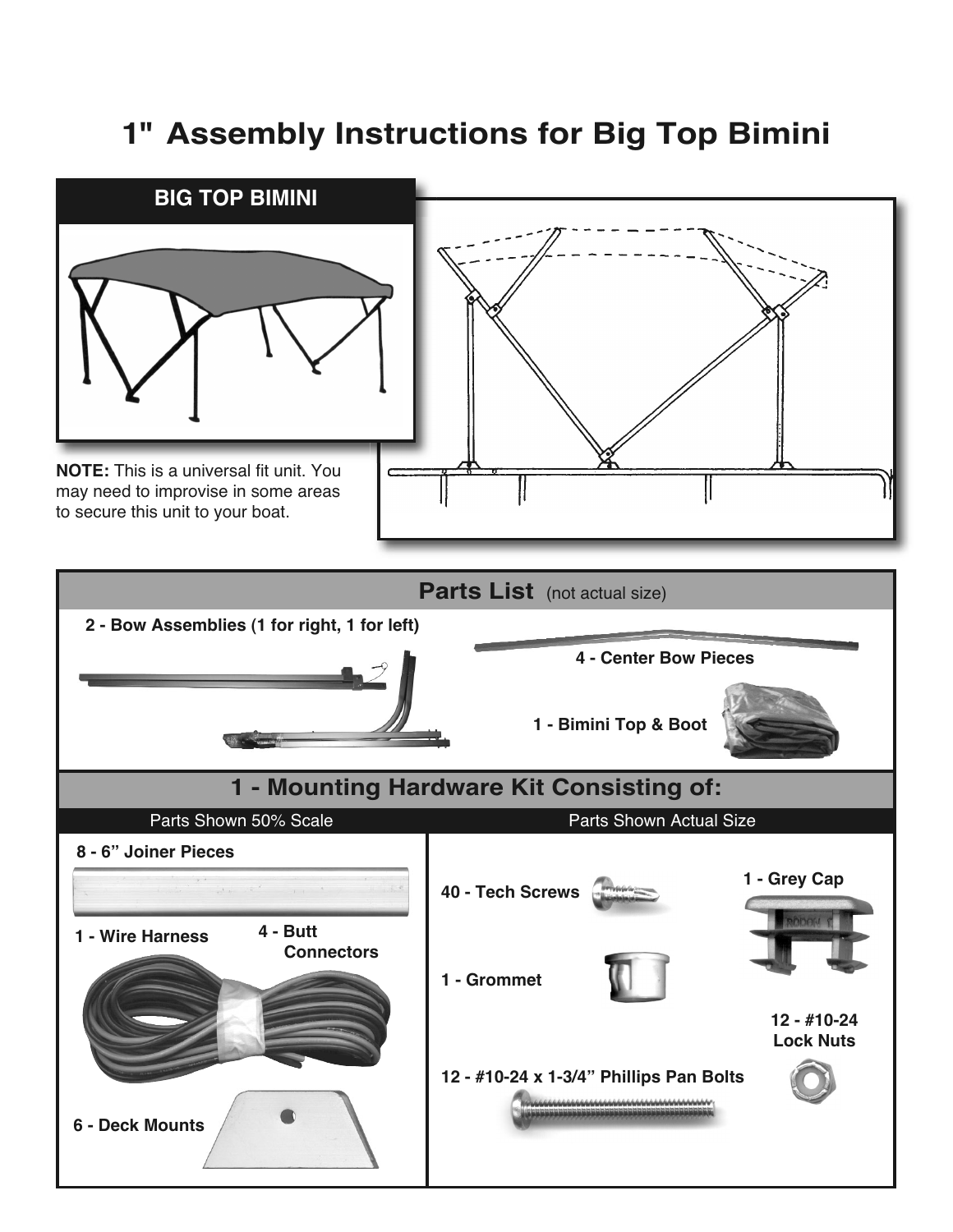

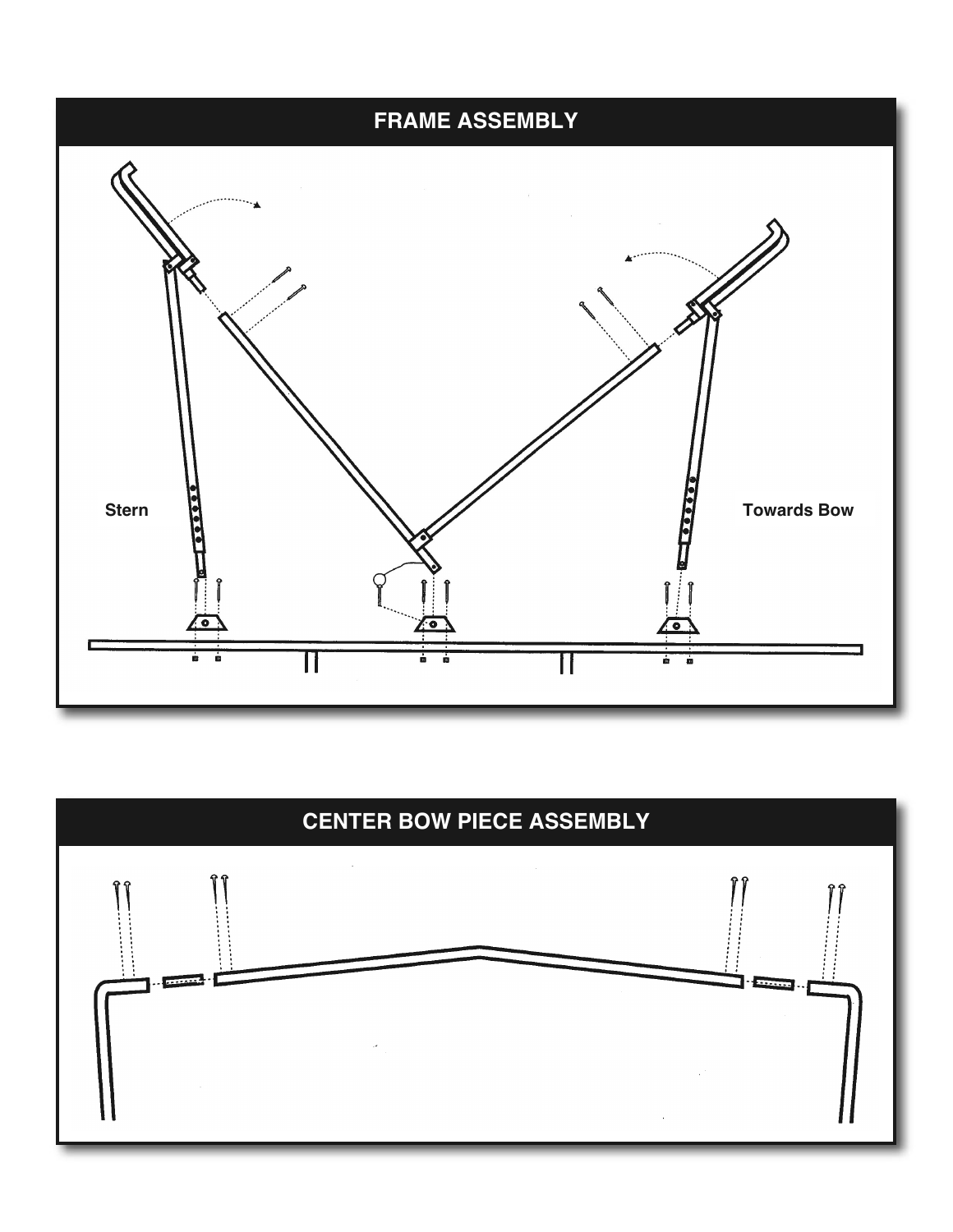## **Assembly Instructions for Big Top Bimini**

## **IMPORTANT: It is crucial to carefully follow these instructions in order!**

**1** Stretch the fabric out flat on a clean dry surface upside down and find the rear by locating the pre-cut hole for the stern light. **SEE FIG. 1**



**4** Locate the 6" joiner pieces. Attach 4 joiners into the bows on what will be the wired side of the frame only for now. Attach the joiner pieces to the center bow pieces with the tech screws provided. (2 screws per side) Note: joiner piece extends approx. 3" into each piece. **SEE FIG. 4**



**2** Locate the rear center bow piece (It has the pre-drilled hole in the center for the stern light wire.) and insert it into the rear sleeve of the canopy. **SEE FIG. 2**



**3** Insert the other 3 center bow pieces into the remaining 3 sleeves

of the canopy. **SEE FIG. 3**

**5** Slide one end of the wire harness through the white plastic grommet (**FIG. 5**), then insert the same end into the pre-drilled hole in the center bow piece (**FIG. 6**). Feed the wire completely through until it comes out the opposite end (**FIG. 7**). Push grommet into hole (**FIG. 8**).